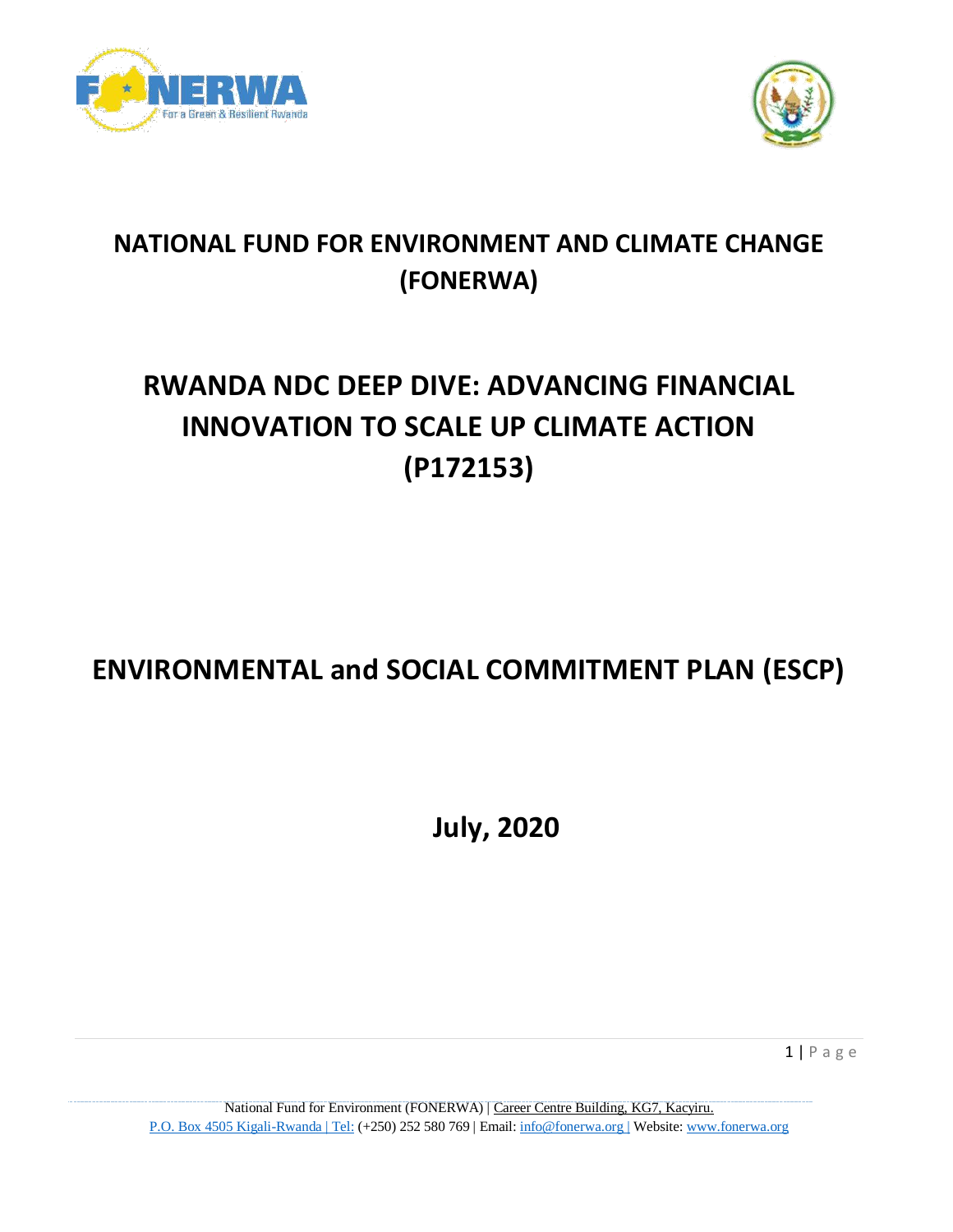



### **ENVIRONMENTAL AND SOCIAL COMMITMENT PLAN**

- 1. The Republic of Rwanda is planning to implement a project entitled "**Rwanda NDC Deep Dive: Advancing Financial Innovation to scale up Climate Action**", with the involvement of the following Ministries/agencies/units: Ministry of Finance and Economic Planning (MINECOFIN), National Fund for Environment and Climate Change (FONERWA), Ministry of Environment (MoE), Ministry of Infrastructure (MININFRA), Rwanda Water Board (RWB), Rwanda Development Board (RDB) and Water and Sanitation Corporation (WASAC). The **International Development Association hereinafter the Association** has agreed to provide financing for the Project.
- 2. The Republic of Rwanda through FONERWA will implement material measures and actions so that the Project is implemented in accordance with the World Bank Environmental and Social Standards (ESSs). This Environmental and Social Commitment Plan (ESCP) sets out a summary of the material measures and actions.
- 3. In particular, the ESCP requires compliance with the provisions set out in the Stakeholder Engagement Plan and the Labor Management Procedures that have been developed for the Project.
- 4. The table below summarizes the material measures and actions that are required as well as the timing of the material measures and actions. The Republic of Rwanda is responsible for compliance with all requirements of the ESCP even when implementation of specific measures and actions is conducted by the ministries or agencies referenced in 1 above.
- 5. Implementation of the material measures and actions set out in this ESCP will be monitored and reported to the Association by the Republic of Rwanda as required by the ESCP and the conditions of the legal agreement, and the Association will monitor and assess progress and completion of the material measures and actions throughout implementation of the Project.
- 6. As agreed by the Association and Republic of Rwanda, this ESCP may be revised from time to time during Project implementation, to reflect adaptive management of Project changes and unforeseen circumstances or in response to assessment of Project performance conducted under the ESCP itself. In such circumstances, the FONERWA will agree to the changes with the Association and will update the ESCP to reflect such changes. Agreement on changes to the ESCP will be documented through the exchange of letters signed between the Association and FONERWA. FONERWA will promptly redisclose the updated ESCP.
- 7. Where Project changes, unforeseen circumstances, or Project performance result in changes to the risks and impacts during Project implementation, FONERWA shall provide additional funds, if needed, to implement actions and measures to address such risks and impacts.

 $2 | P \text{ a g e}$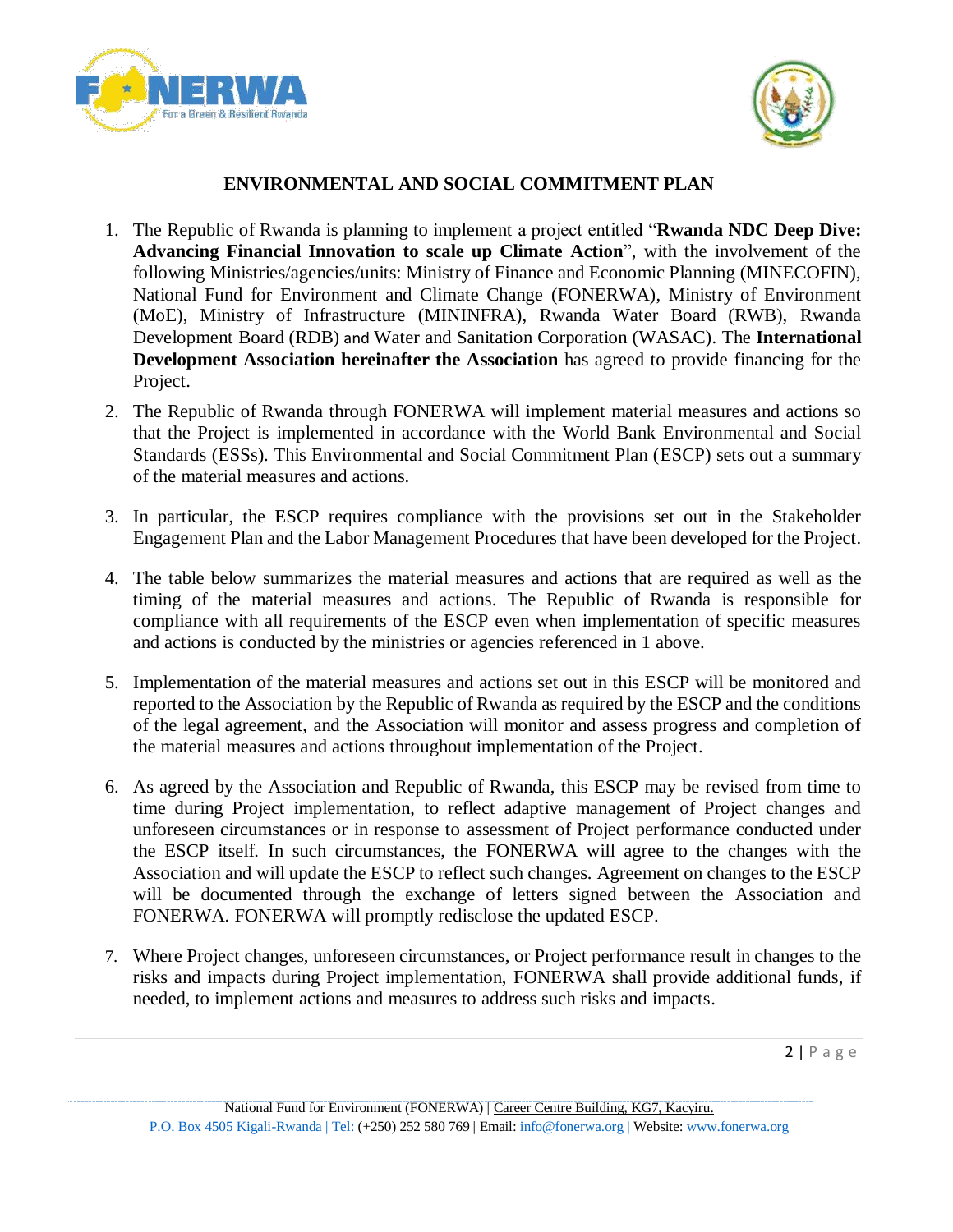### **RWANDA NDC DEEP DIVE: ADVANCING FINANCIAL INNOVATION TO SCALE UP CLIMATE ACTION ENVIRONMENTAL AND SOCIAL COMMITMENT PLAN April, 2020**

| <b>Summary of the Material Measures and Actions to Mitigate the Project's</b><br><b>Potential Environmental and Social Risks and Impacts</b> |                                                                                                                                                                                                                                                                                                                                                                                                                                                                                                                                                                                                                                                                                                                                                                              | <b>Timeframe</b>                                                                                                                                                                                                                                  | <b>Responsibility</b> /<br><b>Authority</b> and<br><b>Resources/Funding</b><br><b>Committed</b>         | Date of<br><b>Completion</b>                 |
|----------------------------------------------------------------------------------------------------------------------------------------------|------------------------------------------------------------------------------------------------------------------------------------------------------------------------------------------------------------------------------------------------------------------------------------------------------------------------------------------------------------------------------------------------------------------------------------------------------------------------------------------------------------------------------------------------------------------------------------------------------------------------------------------------------------------------------------------------------------------------------------------------------------------------------|---------------------------------------------------------------------------------------------------------------------------------------------------------------------------------------------------------------------------------------------------|---------------------------------------------------------------------------------------------------------|----------------------------------------------|
|                                                                                                                                              | <b>ESCP Monitoring and Reporting</b>                                                                                                                                                                                                                                                                                                                                                                                                                                                                                                                                                                                                                                                                                                                                         |                                                                                                                                                                                                                                                   |                                                                                                         |                                              |
| A                                                                                                                                            | <b>REGULAR REPORTING:</b><br>Prepare and submit regular monitoring reports on the environmental<br>and social performance of the Project, including, inter alia,<br>implementation of the ESCP in form and substance acceptable to the<br>Association. More specifically, each report will cover: (a)<br>implementation of the ESS documents required under the ESCP;<br>namely, the SEP/stakeholders engagement report and the LMP/labor<br>management under the project; (b) any accidents or incidents since the<br>last reporting period; (c) stakeholder engagement activities; (d) any<br>unforeseen/unanticipated E&S risks since the last reporting period; and<br>(e) any grievances since the last reporting period and functioning of<br>the grievance mechanism. | Quarterly (every 3)<br>months) reports submitted<br>to the Association,<br>throughout the Project<br>implementation.                                                                                                                              | <b>FONERWA</b><br>Monitoring costs to<br>be incorporated in the<br>overall Project<br>management costs. | Throughout the<br>Project<br>implementation. |
| B                                                                                                                                            | <b>INCIDENTS AND ACCIDENTS NOTIFICATION</b><br>The following will be given compulsory priority:<br>Notify within 24 hours any incident or accident related to the project;<br>or is likely to have a significant adverse effect on the environment,<br>the affected communities, the general public, or workers including<br>FORERWA staff of, and consulting firms to, the project.<br>Provide sufficient details regarding the incident or accident, and<br>indicate immediate measures taken to address it;<br>A report of the incident or accident shall be submitted, detailing<br>summary findings of the Root Cause Analysis;                                                                                                                                         | Any incident or accident shall<br>be notified immediately (to<br>the Association) after taking<br>note of the incident or<br>accident following the World<br>Environmental and<br>Bank<br>Social Incident Response<br>Toolkit (ESIRT) guidelines. | <b>FONERWA</b><br>Consulting firms                                                                      | Throughout the<br>Project<br>implementation  |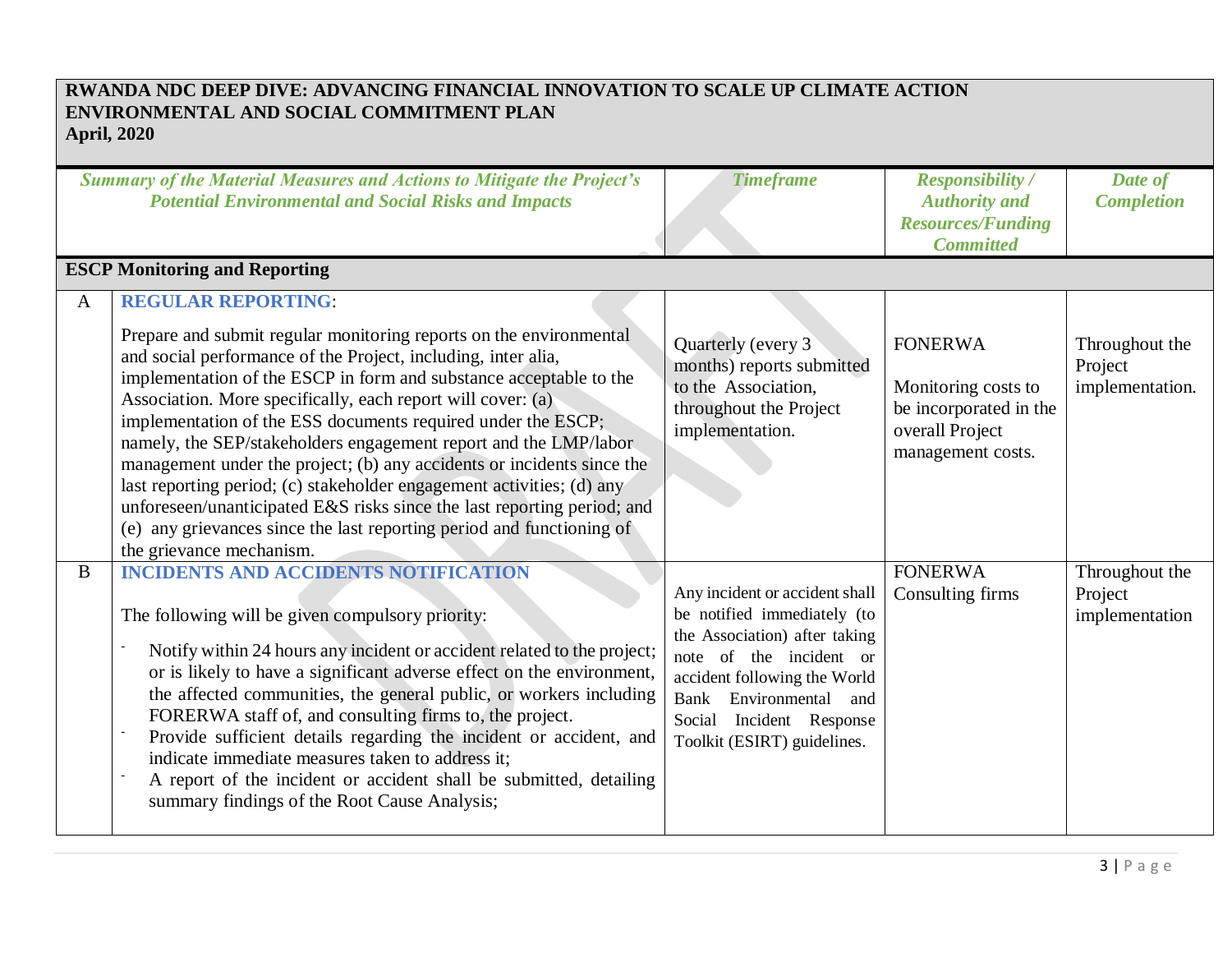| <b>SUMMARY ASSESSMENT</b>                                                      |                                                                                                                                                                                                                                                                                                                                                                                                                                                                                                                                                                                                                                                                               |                                                                                                                                                                                                                                                                                                                                                                            |                                                  |                                                                                                         |
|--------------------------------------------------------------------------------|-------------------------------------------------------------------------------------------------------------------------------------------------------------------------------------------------------------------------------------------------------------------------------------------------------------------------------------------------------------------------------------------------------------------------------------------------------------------------------------------------------------------------------------------------------------------------------------------------------------------------------------------------------------------------------|----------------------------------------------------------------------------------------------------------------------------------------------------------------------------------------------------------------------------------------------------------------------------------------------------------------------------------------------------------------------------|--------------------------------------------------|---------------------------------------------------------------------------------------------------------|
| ESS 1: ASSESSMENT AND MANAGEMENT OF ENVIRONMENTAL AND SOCIAL RISKS AND IMPACTS |                                                                                                                                                                                                                                                                                                                                                                                                                                                                                                                                                                                                                                                                               |                                                                                                                                                                                                                                                                                                                                                                            |                                                  |                                                                                                         |
| 1.1                                                                            | <b>ORGANIZATIONAL STRUCTURE</b><br>The project financial arrangement will be coordinated and managed by<br>the National Climate and Environmental Fund (FONERWA) under the<br>leadership of its CEO. The Fund will oversee the overall project<br>implementation, financial management, technical supervision and<br>monitoring and evaluation using its qualified staff. Climate Finance<br>Specialist, Fund Management Specialist (focal person), Procurement<br>specialist, Environmental and Social Safeguard Specialist and<br>Monitoring and Evaluation Specialist will support in the whole project<br>implementation managing the consultants that will be recruited. | The staff are already in<br>place and be ready to<br>support in the<br>implementation when the<br>project commences                                                                                                                                                                                                                                                        | <b>FONERWA</b><br>Funding from Project<br>budget | Within<br>the<br>specified<br>timeframe<br>and<br>maintained<br>throughout<br>Project<br>implementation |
| 1.2                                                                            | <b>ENVIRONMENTAL AND SOCIAL ASSESSMENT</b><br>Given the low level of risk, an Environmental and Social Management<br>Plan (ESMP) will be prepared for the piloting subprojects under the<br>Community Adaptation Fund (CAF) to be piloted in Gicumbi District.<br>The potential risks of the proposed pilot subprojects will be managed<br>through ESMP and this ESCP that combines the LMP and SEP.                                                                                                                                                                                                                                                                          | The ESMP for the CAF<br>pilot subprojects will be<br>prepared prior to start of<br>any subproject activities.<br>Any environmental and<br>social risk shall be notified<br>immediately (to the<br>Association) after taking<br>note of the incident or<br>accident following the<br><b>World Bank</b><br><b>Environmental and Social</b><br>Impact assessment<br>guideline | <b>FONERWA</b>                                   | Throughout<br>the<br>Project<br>implementation                                                          |
| 1.3                                                                            | <b>MANAGEMENT TOOLS AND INSTRUMENTS:</b><br>It is determined that an environmental and social assessment will not be<br>required for the implementation of the Project. As such, the instruments<br>to be prepared only include (a) ESMP, b) ESCP that combines the Labor<br>Management Procedures (LMP) and Stakeholder Engagement Plan<br>(SEP) as this is a low risk operation.                                                                                                                                                                                                                                                                                            | Not Applicable                                                                                                                                                                                                                                                                                                                                                             | Not applicable                                   | Not applicable                                                                                          |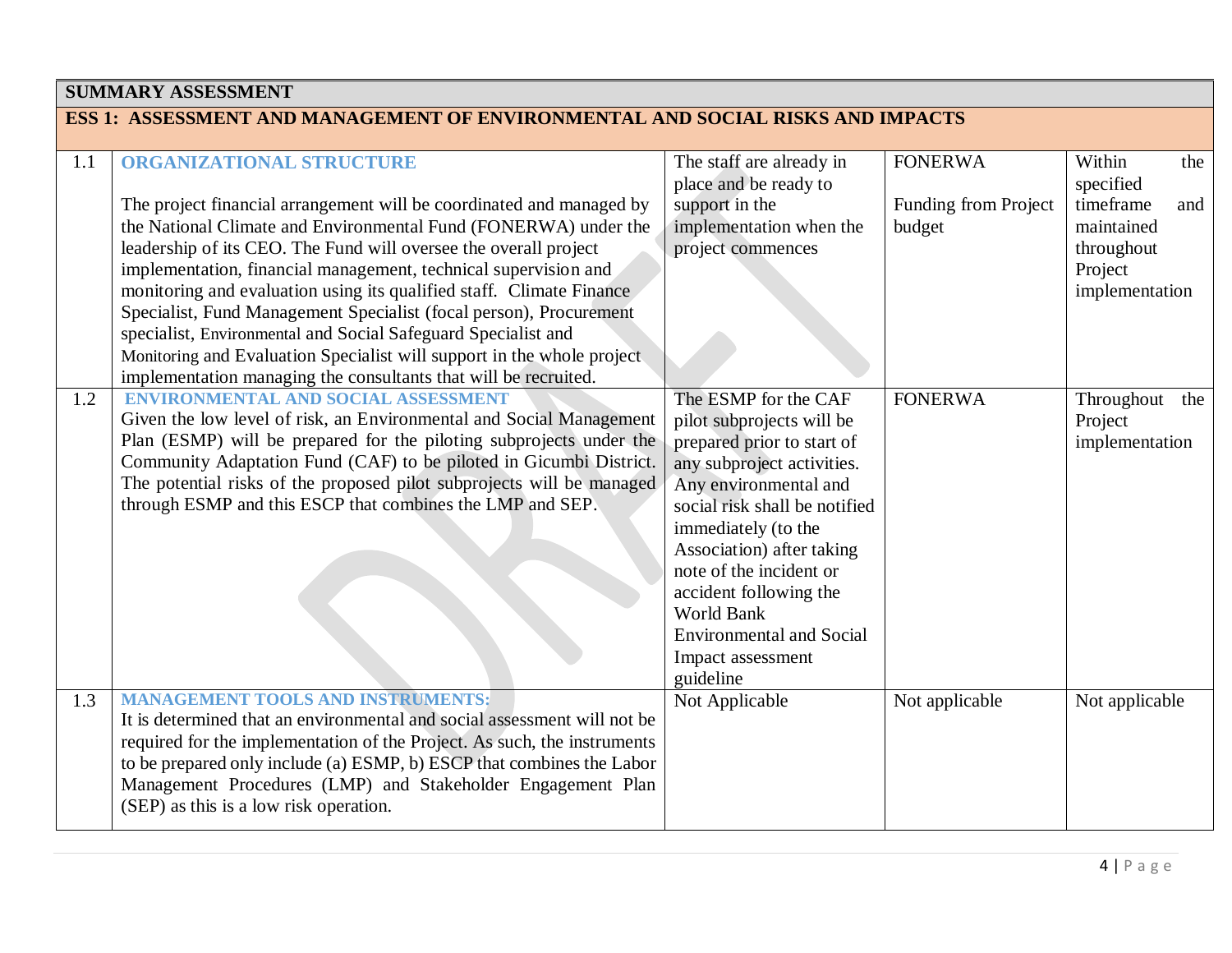|      | (ESSs 3, 4, 5, 6, 7, 8 and 9 are not currently relevant and are not<br>discussed further in this matrix)                                                                                                                                                                                                                                                     |                                                                                                                                                                                                   |                |                                              |
|------|--------------------------------------------------------------------------------------------------------------------------------------------------------------------------------------------------------------------------------------------------------------------------------------------------------------------------------------------------------------|---------------------------------------------------------------------------------------------------------------------------------------------------------------------------------------------------|----------------|----------------------------------------------|
| 1.4  | <b>MANAGEMENT OF CONTRACTORS:</b><br>Incorporate all relevant aspects of the ESCP in project-related contracts<br>and monitor and enforce consultant compliance via an ESCP reporting<br>obligation for consultants.                                                                                                                                         | Incorporate & maintain<br>procedures throughout the<br>project implementation                                                                                                                     | <b>FONERWA</b> | Throughout the<br>project<br>implementation  |
| 1.5  | PERMIT, CONSENTS AND AUTHORIZATIONS:<br>Not relevant                                                                                                                                                                                                                                                                                                         |                                                                                                                                                                                                   |                |                                              |
|      | <b>ESS 2: LABOR AND WORKING CONDITIONS</b>                                                                                                                                                                                                                                                                                                                   |                                                                                                                                                                                                   |                |                                              |
| 2.1  | <b>LABOR MANAGEMENT PROCEDURES:</b><br>The Labor Management Procedures (LMP) shall be prepared through<br>the following phases:<br>a) Preparation of the draft LMP.<br>b) Preparation of the final LMP.<br>The LMP will be implemented thereafter and all risks identified will be<br>mitigated                                                              | Draft LMP prepared prior<br>to appraisal, and final<br>LMP will be completed<br>prior to project<br>effectiveness.<br>The LMP will be<br>implemented throughout<br>the Project<br>implementation. | <b>FONERWA</b> | Throughout the<br>Project<br>implementation. |
|      |                                                                                                                                                                                                                                                                                                                                                              |                                                                                                                                                                                                   |                |                                              |
|      | <b>ESS 10: STAKEHOLDER ENGAGEMENT AND INFORMATION DISCLOSURE</b>                                                                                                                                                                                                                                                                                             |                                                                                                                                                                                                   |                |                                              |
| 10.1 | STAKEHOLDER ENGAGEMENT PLAN (SEP) PREPARATION                                                                                                                                                                                                                                                                                                                |                                                                                                                                                                                                   |                |                                              |
|      | AND IMPLEMENTATION:<br>FONERWA will engage all stakeholders in designing project activities<br>in all components that include (i) Identification, design, and<br>operationalization of non-grant financial instruments and institutional<br>strengthening, (ii) Preparation of flagship NDC projects, and (iii)<br>Project management and knowledge exchange | Throughout the various<br>stages of the Project's life<br>cycle, from design phase<br>of the project through to<br>actual implementation of<br>designed projects and<br>financing instruments     | FONERWA,       | Throughout<br>Project<br>implementation.     |
|      | The stakeholders include, World Bank, Ministry of Education, Civil<br>society organizations, Ministry of Agriculture, Gicumbi District local<br>leaders, beneficiaries of CAF pilot subprojects, GCF, Local                                                                                                                                                  |                                                                                                                                                                                                   |                |                                              |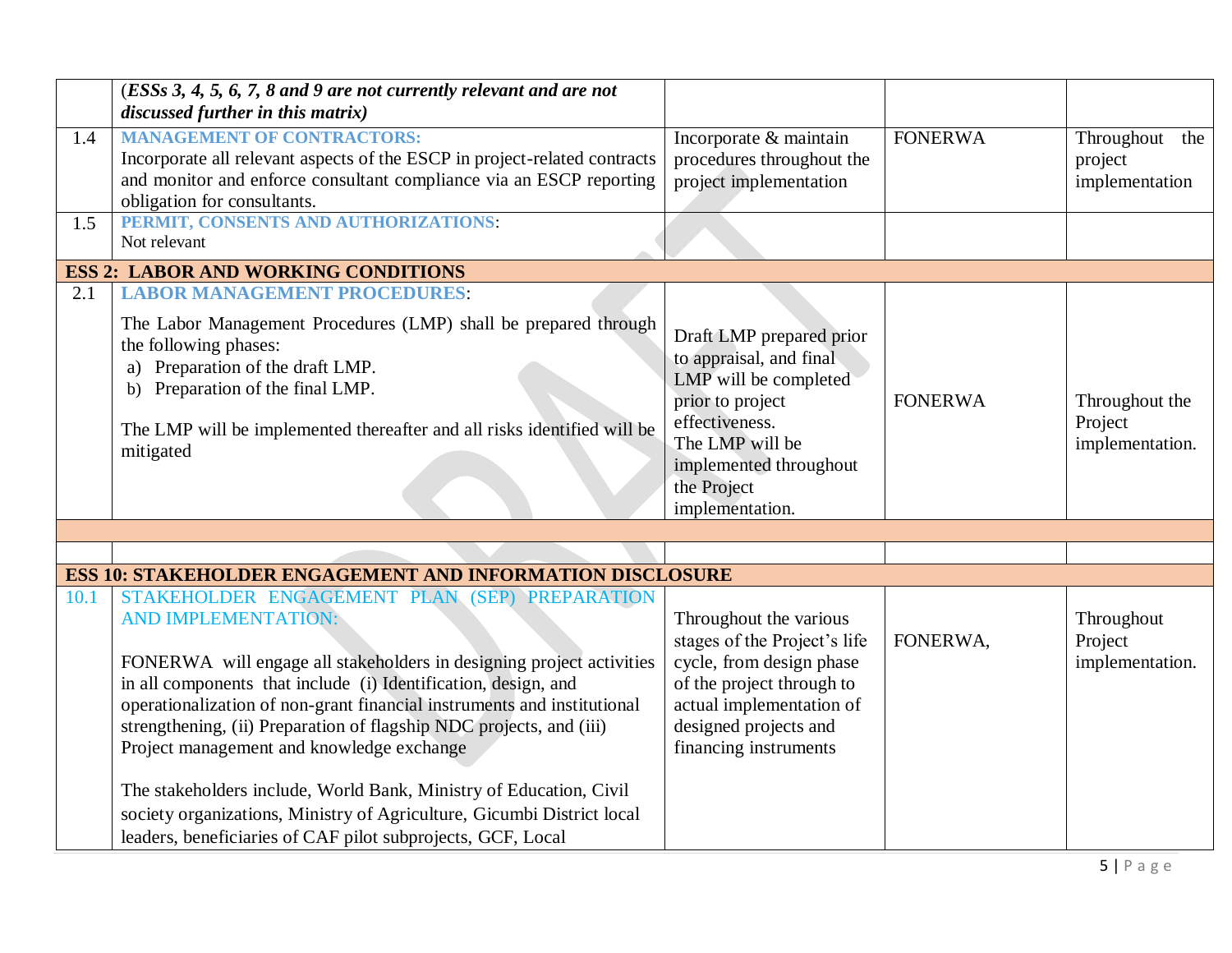| communities and cooperatives, The private sector federation, Rwanda<br>Development Board (RDB), Ministry of Finance (MINECOFIN),<br>Business Development Fund (BDF), UNDP, Ministry of Environment<br>(MoE), Rwanda Transport Development Agency (RTDA), Rwanda<br>Energy Group (REG), Local NGOs and Civil society organizations,<br>Ministry of Infrastructure (MININFRA), Ministry in Charge of<br>Emergency Management (MINEMA), Water and Sanitation<br>Corporation (WASC), Rwanda Environment Management Authority<br>(REMA), City of Kigali (CoK), Local Government including district<br>officials from, Burera, Nyabihu, Rubavu and Musanze districts.                                                                                      | Quarterly reports<br>After project approval |                |  |
|------------------------------------------------------------------------------------------------------------------------------------------------------------------------------------------------------------------------------------------------------------------------------------------------------------------------------------------------------------------------------------------------------------------------------------------------------------------------------------------------------------------------------------------------------------------------------------------------------------------------------------------------------------------------------------------------------------------------------------------------------|---------------------------------------------|----------------|--|
| <b>STAKEHOLDERS ENGAGEMENT METHODS:</b><br>FONERWA will us different engagement methods including<br>$\bullet$<br>one-on-one meetings, formal meetings, focus group meetings,<br>print media and radio announcements, workshops, websites,<br>public meetings, ccorrespondences (Phone, Emails, text<br>messages).<br>FONERWA will report on the results of the stakeholders<br>enagements in the regular project reports, and how these<br>consultation have informed the design of the project<br>components.<br>FONERWA will prepare the protocols for consultation of<br>$\bullet$<br>interested and relevant stakeholders, and information sharing on<br>the types of investments and activities that are going to be funded<br>by the project. |                                             | <b>FONERWA</b> |  |
|                                                                                                                                                                                                                                                                                                                                                                                                                                                                                                                                                                                                                                                                                                                                                      |                                             |                |  |